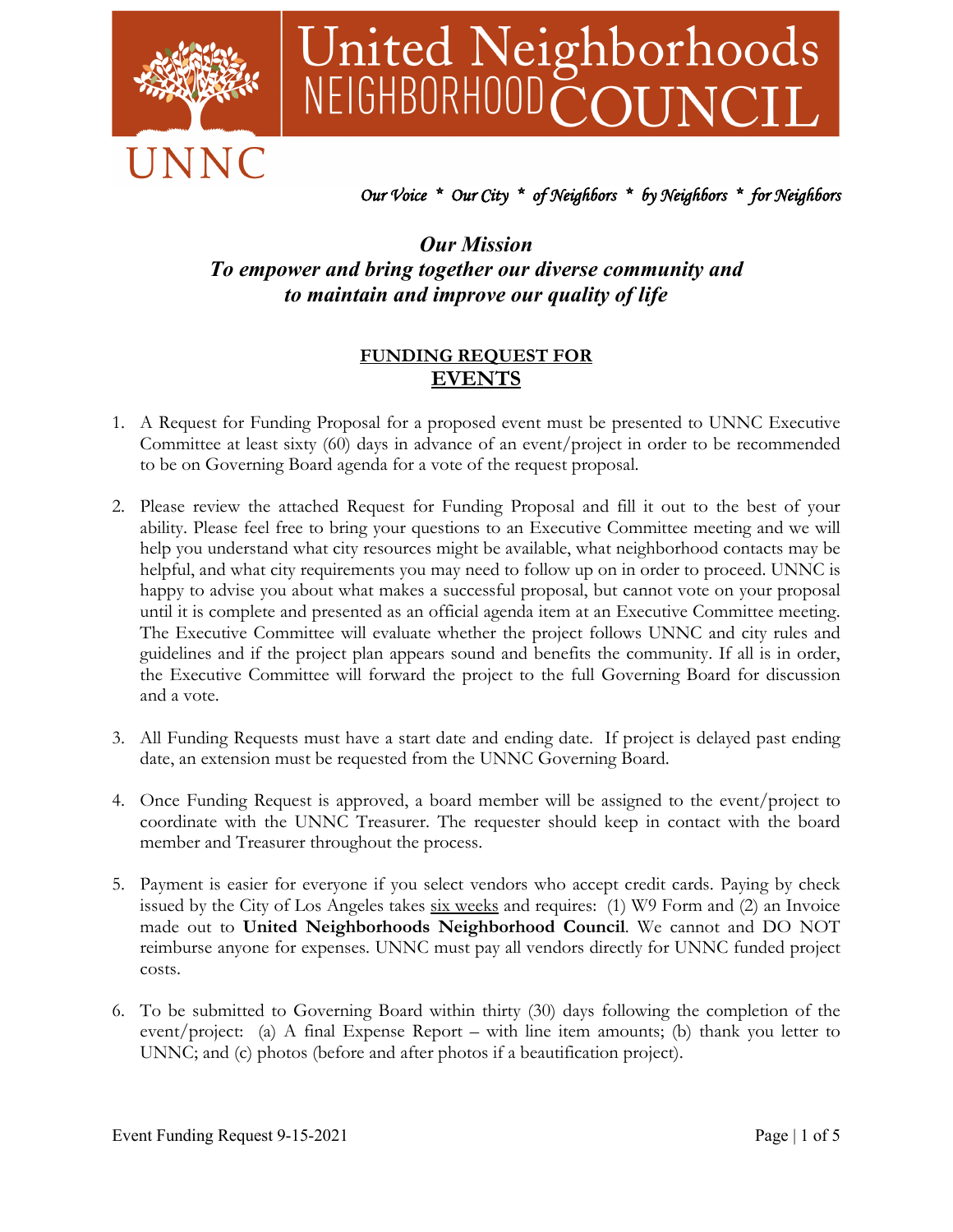# FUNDING REQUEST FOR EVENTS

| TO:              | UNNC |
|------------------|------|
| DATE:            |      |
| PRESENTER(S):    |      |
| Email and phone: |      |

This form is for proposed EVENTS.

For block clubs that are just forming, UNNC may fund up to \$500 for a first year block party, which may be requested for food, publicity and outreach materials, insurance, craft materials, and chair/table/stage rental. For existing block clubs, UNNC policy is to accept applications for funding the cost of event insurance, but such decisions are on a case-by-case basis, based on current funding priorities. Block clubs are expected to become self-sustaining for block party expenses.

Larger events such as festivals, movies in the park and other wider community activities involving multiple partners are more complex, and should be submitted farther in advance. Vendors, including those who supply food for the event, may be required to provide their own proof of liability insurance.

UNNC welcomes requests from neighborhood associations and block clubs for signage used to announce meetings and for neighborhood outreach and education materials, and encourages proposals for neighborhood improvement projects (please ask us for the application forms *UNNC Funding Request for Outreach Materials* or *UNNC Funding Request for Neighborhood Improvement Projects*).

The questions on this form are based on City policies and UNNC's years of experience putting on successful events. Answering these questions will help us help your group in throwing a successful event.

1. Please summarize the concept for this event: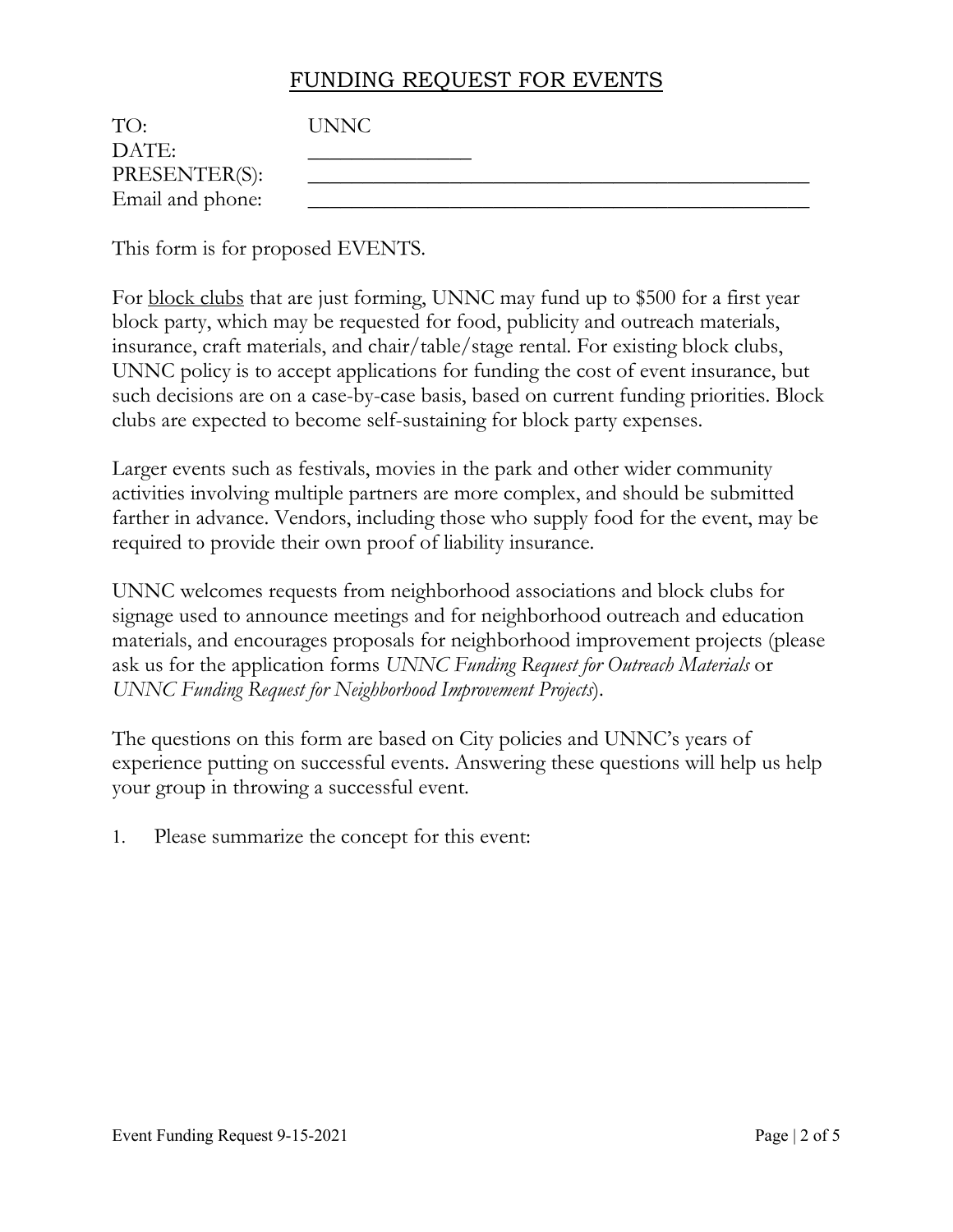- 2. Where will the event be held?
- 3. When is the event or what dates are being considered?
- 4. Please list the primary Neighborhood Group(s) sponsoring this event:
- 5. List any other neighborhood groups or city agencies that have indicated that they would like to support the event (e.g., Parks & Rec):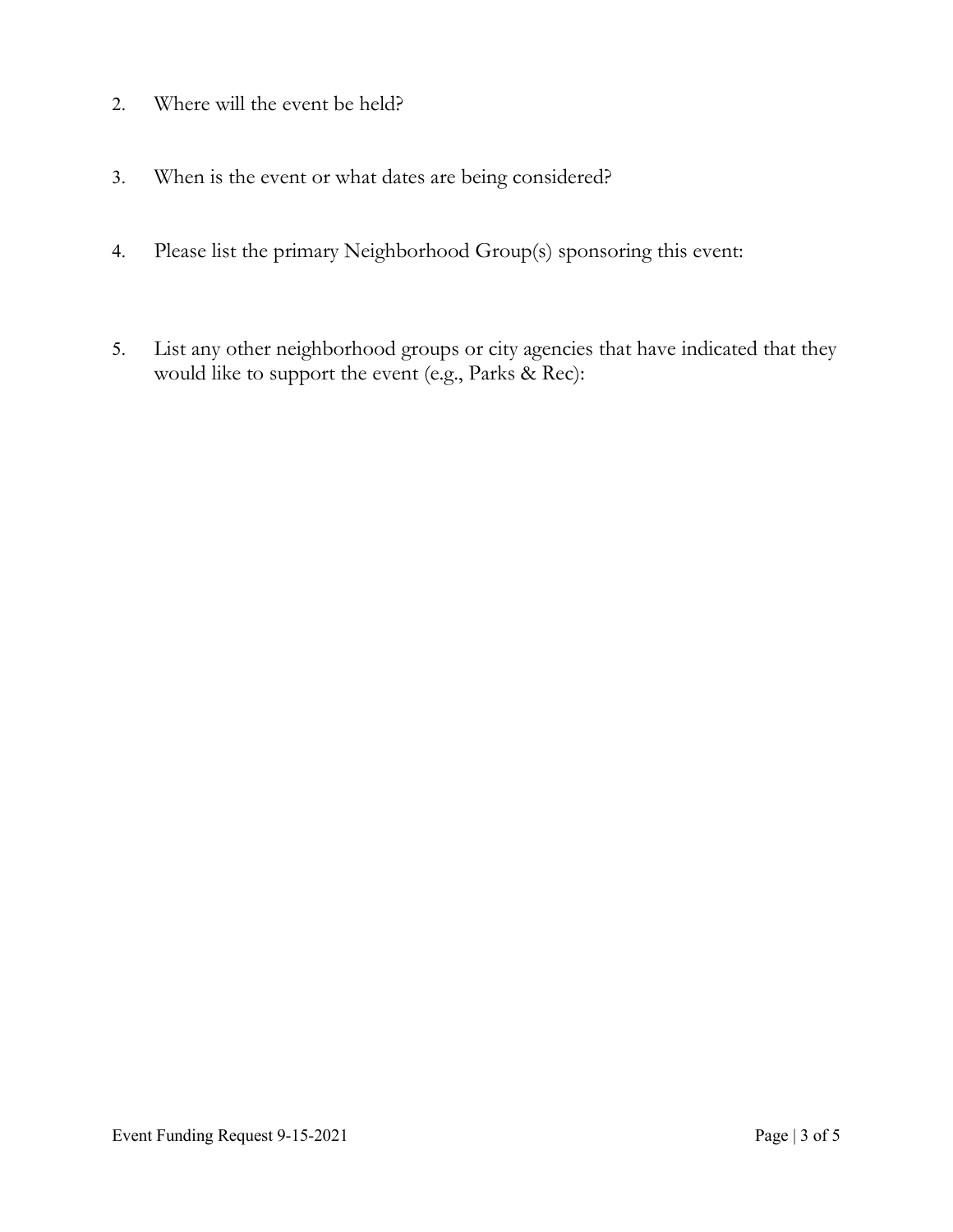6. Please provide an estimated line item budget for all materials, services, and permits for the project. All planned expenses must be listed, whether or not UNNC is being asked to fund them). **Include sales tax.**

| Materials or services (including donations) | Requested of | <b>Total Projected</b> |
|---------------------------------------------|--------------|------------------------|
|                                             | <b>UNNC</b>  | Cost                   |
| Event Insurance (Contact us for             |              |                        |
| suggestions.)                               |              |                        |
| <b>Flyers</b>                               |              |                        |
| Signage and Banners                         |              |                        |
|                                             |              |                        |
|                                             |              |                        |
|                                             |              |                        |
|                                             |              |                        |
|                                             |              |                        |
|                                             |              |                        |
| Total:                                      |              |                        |

7. Please list all other funding that is in-hand or pledged for the event. You do not have to list individual neighbors by name for cash donations.

| Source of funds or donation of goods or | In-hand     | Amount |
|-----------------------------------------|-------------|--------|
| services:                               | or pledged? |        |
| Cash from all sources:                  | In-hand     |        |
| Cash from all sources:                  | Pledged     |        |
|                                         |             |        |
|                                         |             |        |
|                                         |             |        |
|                                         |             |        |
|                                         |             |        |
|                                         |             |        |
|                                         |             |        |
|                                         |             |        |
|                                         |             |        |
| Total:                                  |             |        |